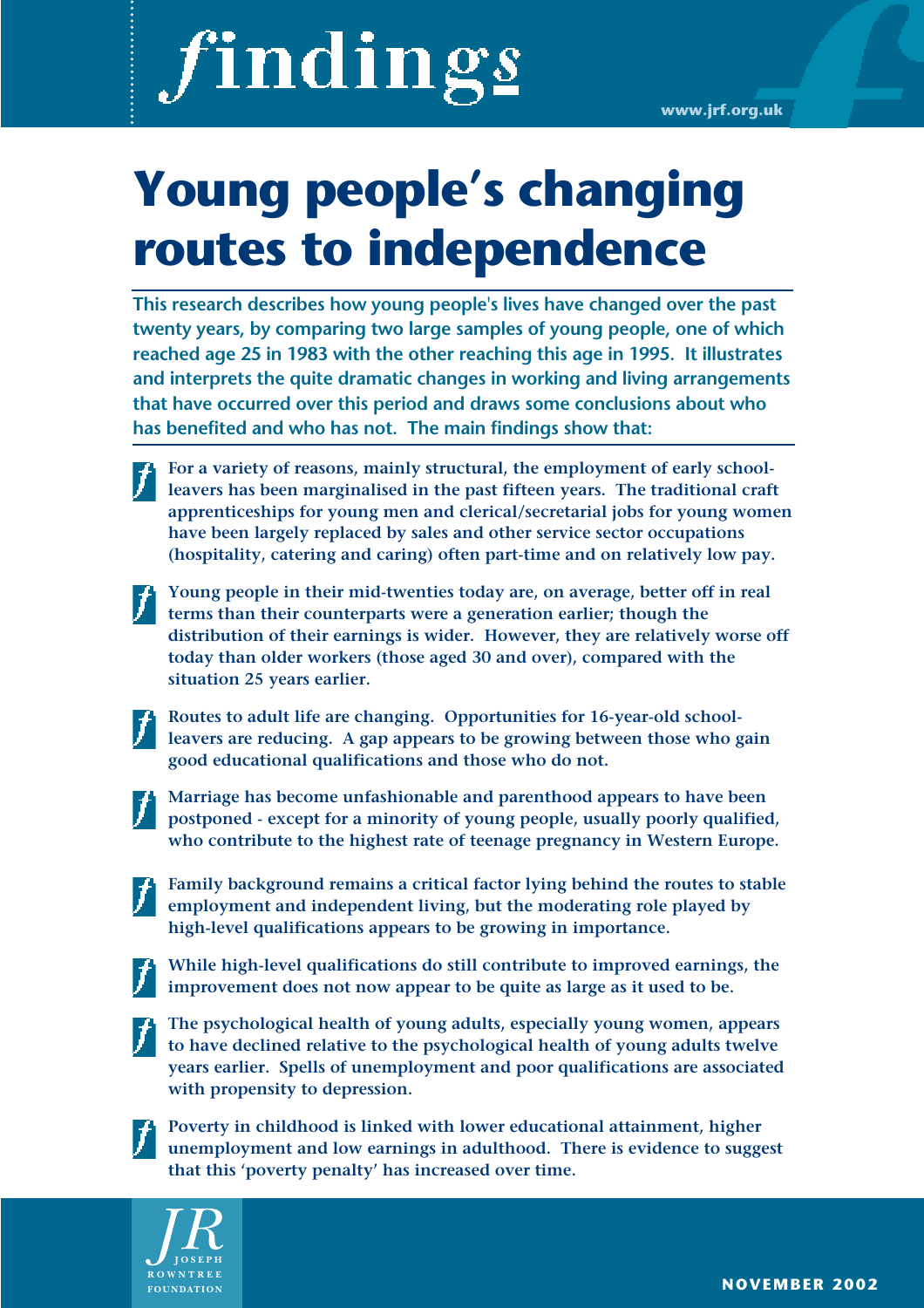#### **Background**

The situation of young people today is substantially different from that which prevailed twenty-five years ago. Compared with their counterparts in the late 1970s and the early 1980s, a much higher proportion pursues their education for a longer period frequently now to degree level. Unemployment among young people appears to have been declining, assisted by a sustained period of economic growth through the mid- and late 1990s. In other areas of their lives, young people now behave differently. Marriage has become less popular as young men and women choose to live alone or with other single friends. The average age of women at the birth of their first child continues to rise as family formation plans are postponed or scaled back while women opt instead to pursue full-time employment.

#### **Researching young people and their routes to employment and adulthood**

To examine these changing routes into employment and adulthood, the research took advantage of a unique and valuable research resource. Two groups of people have been the subjects of continuing investigations ever since they were born thirty or more years ago. Known as the birth cohort studies, each provides information on more than 10,000 people. One group, termed the *National Child Development Study*, consists of people all born in one week in 1958 (the '1958 cohort'). For this group the researchers investigated the nature of the transitions they made from the time they reached the end of their compulsory education in 1974 through to their mid-twenties. The other group, termed the *1970 Cohort Study*, gives similar information for people born in one week in 1970 (the '1970 cohort'). This group has also provided information on the transitions they made as they passed from the end of their compulsory education in 1986 through to their-mid twenties.

#### **A changing environment**

There have been substantial changes in the British labour market over the past twenty-five years among the patterns of education, training, recruitment and employment of young people, changes that reflect the decline in the birth rate in the late 1970s. However, a second major contributory factor has been the decisions made by young people to

continue their participation in the educational system well beyond what used to be the typical British school-leaving age of 16 years. These decisions reflect the structural changes in employment, transformations that have been driven by technology, the economic recession of the early 1980s, and changes in the qualifications available to young people. Combining the effects of rising educational participation with the declining cohort size, the number of young people (16- to 24-yearolds) working or available for work on a full-time basis is estimated to have dropped from approximately 6.5 million in 1984 to under 4.0 million by 1998, a fall of more than one-third.

This research shows that the decline in the size of the youth labour market has been associated with an increasing degree of 'marginalisation' of youth employment. The traditional entry jobs for young people (craft apprenticeships for men and clerical/secretarial jobs for women) are declining areas of employment. Those young people who enter employment without furthering their education are likely to be working in sales or personal service occupations. The earnings of young people, relative to those over 25 years, have declined dramatically. While economic growth has brought about a general decline in unemployment since 1993, the impact among 16- to 19-year-olds has been less evident.

How were these changes reflected in the lives of the two cohorts when they were in their teens? Over the relatively short interval of 12 years separating the 1958 cohort and the 1970 cohort, the pattern of post-16 transitions had changed. Well over half the 1958 cohort left school at 16, most of whom moved directly into jobs, including the high prestige apprenticeship. By the time the 1970 cohort reached the age of 16, youth jobs were disappearing and apprenticeships were being absorbed into the Government's Youth Training Scheme (YTS) intended for all young school-leavers. Prospects from the training route, however, were poorer, and many young people moved out of the scheme into casual work or unemployment. Those who were staying on at school were gaining access to the best opportunities for continuing education and a fulfilling career. The minority who were still leaving at the minimum age were finding increasing difficulties in avoiding marginalisation in the labour market. .

Family life was also changing, with a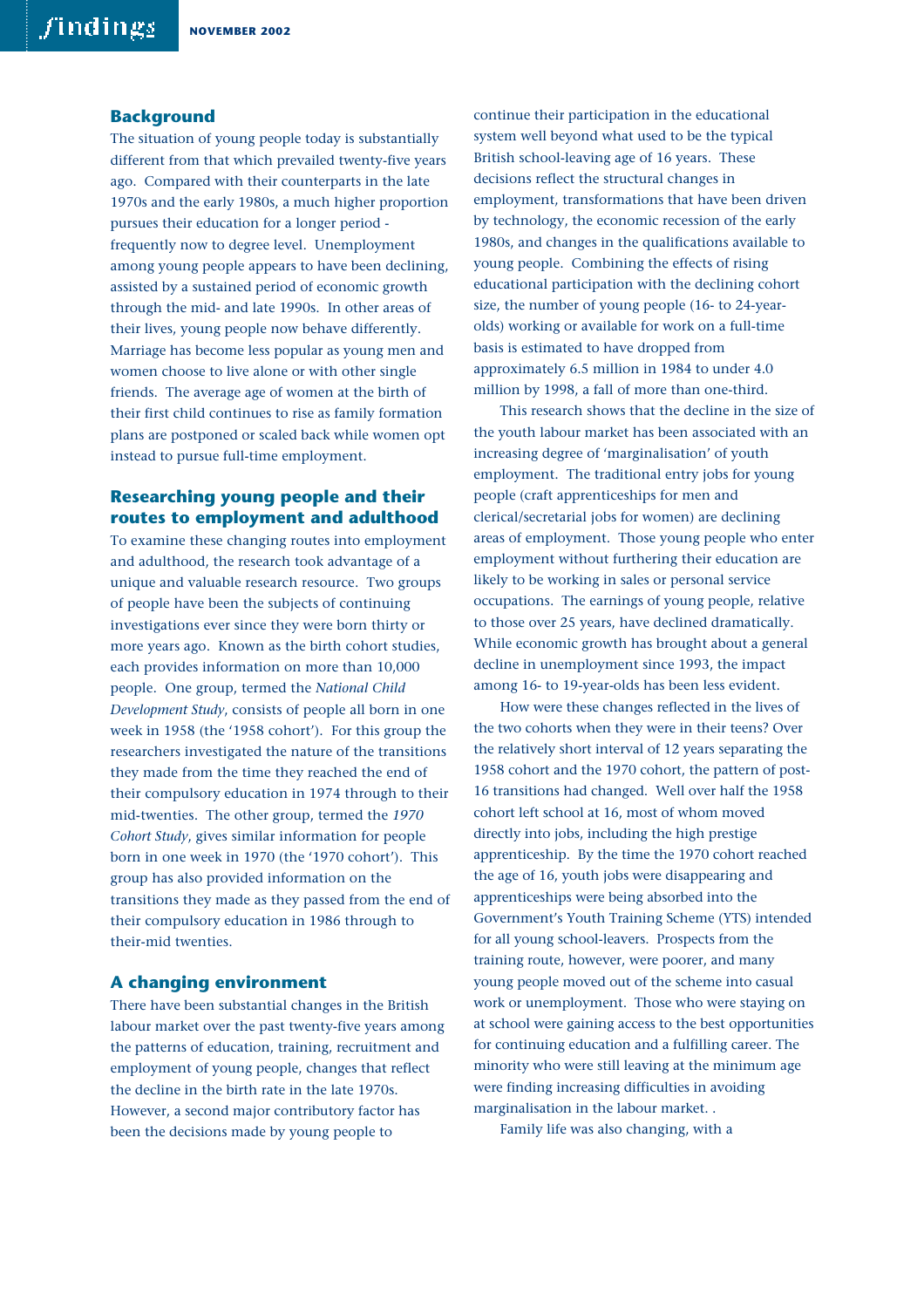postponement for many young people of the commitments of marriage and parenting accompanied by the expansion of the 'single lifestyle' (living with friends or cohabiting before getting married.) In contrast, there was an accelerated 'risky' transition for other young people, associated with an early experience of unemployment and with early partnership and parenthood a common feature for these young men and women.

#### **Routes to adulthood: the role of social background and education**

The research investigates the factors associated with these changes and seeks to understand the way in which their impacts differ between various groups of young people. Family background featured strongly in the factors predicting outcomes in the labour market and in family life. However, education was becoming an increasingly important buffer against the legacy of social class.

With respect to partnership and parenthood, adverse family circumstances added significantly to the effects of social class in predicting whether or not these young people were having children early – especially among young women. The research shows that young mothers were more likely to have been born to mothers who also had their first child relatively early. The best-educated young people, from the better-off families, tended to leave the family home later and to postpone parenthood the most. At the age of 33, almost half of 1958 cohort young women with degrees had yet to have a child. Early school-leavers were still taking the increasingly marginalised traditional route of early partnership and parenthood – including becoming teenage parents.

#### **From childhood poverty to labour market disadvantage**

The significance of family background factors in the pathways to adulthood was reinforced through a more detailed examination of household income in the middle teens. More households at the bottom end of the earnings distribution in the more recent cohort had relatively less means at their disposal than previously and this was adding to the polarisation of the cohort in terms of later successes and failures.

Young people in low-income households at 16 were much more likely to be unemployed or out of the labour force in their early 20s than young people from higher-income households. These young people in employment were also to be found more frequently in low-paid jobs and in the lower end of the earnings distribution. All these effects were increasing across time. Although education can help to ameliorate some of poverty's effects, education is itself stunted through poverty, and even when education is taken into account a penalty attached to poverty remains.

#### **Pathways, earnings and well-being**

But what does all this mean? Turning to outcomes in adulthood the study looks at two indicators – how much these young people earn and their psychological well-being. Here again the research identifies the critical role of qualifications in providing a significant boost to earnings. However, there were signs that the economic returns to education were declining as increasing numbers of young people achieved the highest levels of qualifications. The common experience of spells of unemployment, particularly in the more recent birth cohort, was also contributing to a wider distribution of earnings – the gap between the relatively better-off and worse-off young people in the cohort.

There was also a notable rise between the two cohorts in the prevalence of self-reported depression as measured by a psychological assessment - the 'Malaise' scale - particularly among young women. There were signs that this rise was connected to the more common experience of unemployment in this cohort. Qualifications also had a role, with young people gaining degrees a third less likely to report symptoms of depression than those who did not have a degree. Self-reported depression was also rising in the more marginalised group of early school-leavers with poor employment prospects, who in the past had made the transition to employment relatively easily.

#### **Policy implications of the findings**

Recent policy developments have been aimed at improving the educational qualifications and expanding the employment opportunities for young people. The researchers argue that there is a need to consider afresh the raft of new initiatives that have been put in place since 1997, particularly those under the 'New Deal for Young People'. The evidence presented relating to the continuing and growing